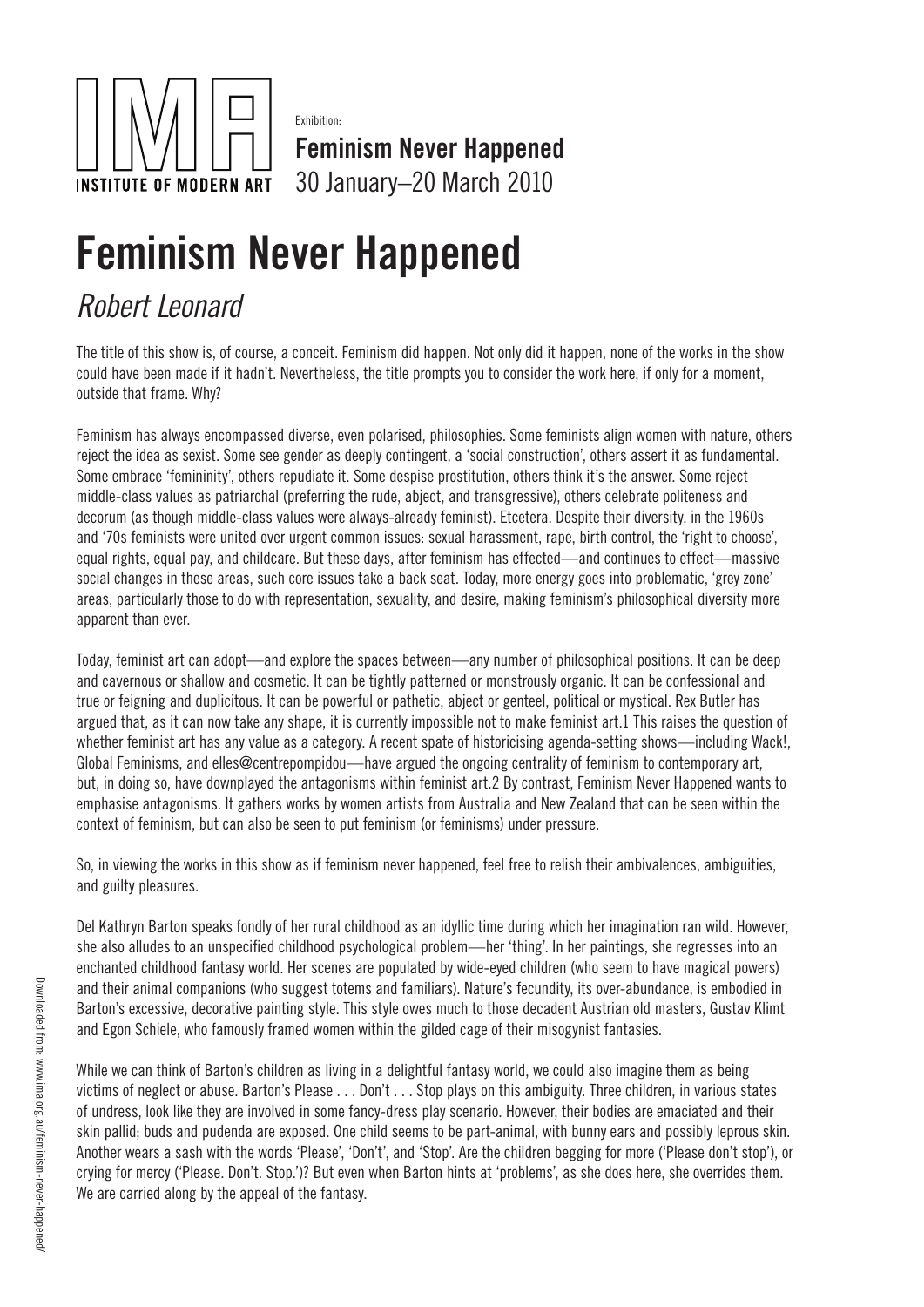

Indeed, Barton seems to want to exile notions of trauma and original sin altogether. Take her manifesto-painting, The Garden of Eden. It riffs off Christian imagery—Michelangelo's The Creation of Adam, Genesis, and Annunciation iconography—but it's more neo-pagan. A big hand reaches down to finger a vaginal opening in an overripe apple held aloft by two small hands. This time it's God himself (or herself) who pops the apple's cherry and liberates knowledge. Vines spurt out, literally breaking through the frame. The raunchy atmosphere is not disastrous—quite the opposite. Returning to a prelapsarian moment, perhaps a time before her 'thing', Barton is gloriously shameless.

Although we have learnt to expect rich detail from digital photography, Pat Brassington works with low-res source images and crudely colours her images in a way that recalls hand-coloured photographs or early colour printing. In combining photography and collage, her images suggest a past that is partly remembered, partly constructed; a childhood that cannot be confronted directly.

Brassington specialises in suggestive short circuits. One image offers an upskirt prospect, gazing between a woman's legs at her pink-pantied crotch. Her old underwear (flesh-coloured, somewhat baggy stockings and suspenders) and the sepia toning of the image suggest vintage pornography. Here, Brassington recalls Freud's idea of fetishism (that men associate a sexual charge with the thing they saw just before making the traumatic discovery that women don't have penises). In titling her arresting image Camera, Brassington also engages Jacques Lacan's observation that the object of desire seems to catch us in its gaze—as though it were actively seeing or exposing us. As much as it addresses voyeurism, Camera stares back at the viewer.

Brassington's loaded images turn sexual politics inside out, alerting us to the possibility of power in submission, adventure in trauma, and feminism in misogyny. Sweet Inspirations features twin girls, whose Rapunzel tresses are draped across their faces, hiding them, negating them, blinding them—a hair-fetishist's fantasy. The viewpoint is high, suggesting their submission before us. Font presents an androgynous child, mouth open. Small red globes, like lollies, cherries, or pearls hover over this orifice. They could be invading, although Brassington's title suggests that the child's mouth is actually their source. Dressed to Kill toys with a male fantasy—the phallic woman. A lithe female in a silky gown brandishes a ruddy object that could be a weapon, a severed phallus, or something else entirely.

Kirsty Bruce appropriates images from glossy magazines, copying them into the watercolour medium. At first she focused on beautiful young women (models), but she increasingly introduced men (particularly military types in uniform). Recently, she began including children and seniors. Sometimes she presents her images full sheet, other times she cuts out the figures, liberating them from their contexts. Bruce blu-tacks her unframed paintings to the wall in groups, suggesting the fantasy space of a teenage girl's bedroom wall. The images read across one another, making the white gallery wall into their common background. They seem to float in this space: bigger images appearing closer, smaller ones more distant. Bruce's ensembles feel subtly unified. Not only does the artist bring a particular sensibility to bear in her selection of images, her treatment of those images also makes them feel all of a piece. Her subjects' eyelines direct our own gaze from one image to the next, suggesting relationships between figures who, until now, never shared the same space. While Bruce is attracted to ideologically loaded subjects with strong gender associations, she refrains from analysis or critique. She leaves that for the viewer, who, paradoxically, becomes interested in precisely what it seems the artist overlooked.

Jacqueline Fraser's big collages feature images of svelte and pouty models, which have been clipped and enlarged from fashion magazines. She dresses them up like paper dolls, accessorising them with scraps of fancy fabric (tulle, embroidery, sequins, netting ruffles, ribbon) and lengths of fake hair. These adornments suggest an arsenal of hyperfeminine sexual fetishes—a different kind of power dressing. The collages are shiny yet crude, solicitous yet noxious, trash yet bling. Rough-around-the-edges, they express a love/hate relation to fashion, beauty, women, and class. Fraser's ambivalence is underlined by accusative Ab Fab titles, such as Those Giant Shamrocks Are Super-Glued for Extra Heavy Duty Luck, Baby and She's a Vile Gold-Digging Vanessa Beecroft Cut-Out, HUSTLER. Do these titles represent utterances by their subjects or about them? Are the works expressions of iconolatry or iconoclasm? Is Fraser finding power or powerlessness in vacuous fabulosity?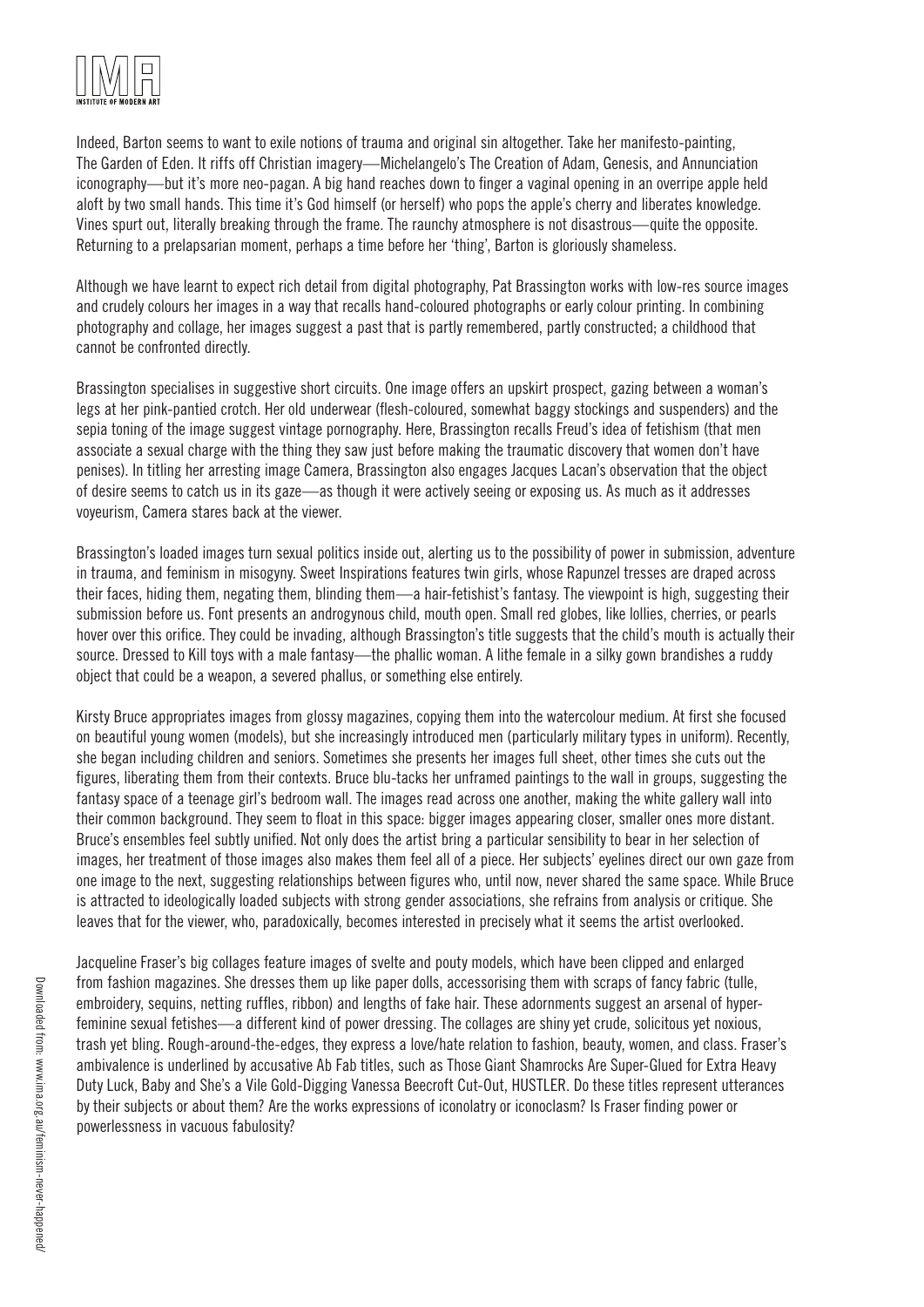

Anastasia Klose's YouTube-style video, Film for My Nanna, finds her wandering around the Melbourne CBD in a wedding dress, carrying a handwritten placard explaining 'Nanna—I Am Still Alone!', and interacting with passersby. It's edited like a music-clip, to Don McLean's Castles in the Air. An unaccompanied bride is a surreal sight, especially one waiting unceremoniously in a train station. What's the explanation? Is she a jilted, traumatised Miss Havisham-type, condemned to walk the streets in her bridal gear, flaunting her failure, or is she sending up the very expectation that a woman needs a man? Film for My Nanna is about different generations of women. It is pointedly not addressed to her mother (from the feminist generation), but to her grandmother (from a generation that assumed that there must be something wrong with an unmarried woman). It may not represent Klose's own anxiety about being unmarried, then, but simply offer a portrait of herself as a failure through her grandmother's eyes—although one senses that Klose might take a perverse pleasure in this. In a more recent video, True Love, the artist enjoys a slow-mo backyard frolic with her cat, to the tune of The Hollies's He Ain't Heavy, He's My Brother. As the cat jumps into her arms and nuzzles her breasts, it seems that Klose has at last found true, mutual, unconditional love, albeit in the form of a pet. But would Nanna approve? For works like these, Klose has been labelled both pathetic and heroically honest. But she is neither. Her personal disclosure never gets that personal. It is always generic—stuff we can all relate to. Klose is an exemplary sufferer.

Fiona Lowry is known for painting 'the bush'—those unpoliced wastelands on the edge of civility; some of her landscapes are based on documented sites of violent crimes against women. Sometimes her landscapes are empty, sometimes peopled. She airbrushes her scenes in a romantic soft-focus manner, as if in ignorance or denial of their menace.

In the wide-screened Anything You See in Me Is in You, a girl's skirt is hitched up, revealing her buttocks. The picture's distanced viewpoint—and ours as viewer—suggests that of an approaching man who will have her. Painted in purples and reds, this pornographic scenario is framed poetically, as if through 'rose-tinted glasses'. While the title could be read as an accusation (from the woman)—suggesting the 'romance' might be a deluded-male projection—the effect is more ambiguous.

In the show where she unveiled this work, Lowry included a small, keepsake portrait. Its title—Richard—suggested that the artist was on a first-name basis with the subject, who was, in fact, 'the Night Stalker', American rapist and serialkiller Richard Ramirez. In prison, Ramirez famously had endless female admirers; the media called them 'killer groupies'.

Lowry's works imply dissociation: the dissociation of perpetrators, who romanticise their crimes and their relationships with their victims, and the dissociation of victims, who, being unable to process their harsh experiences, 'screen' them with happy fantasies. Thus Lowry's works suggest the ways that women might become caught up within—and identify with—'male' fantasies.

More recently, Lowry has put herself in the picture. In Will You Speak Before I Am Gone?, a younger, idealised, barebreasted version of the artist finds a noose around her neck. She looks at us with an ambiguous expression, as though we might be her tormentor, her accomplice, her judge, her saviour, or some messy combination of them all. Perhaps she captures us within her fantasy.

At the heart of photographer Fiona Pardington's work are issues of female agency. In the late 1980s and early '90s, she made a name for herself with raunchy images that conflated feminist agendas with masochistic sexuality. While many of her photographs exemplified a feminist agenda to 'reverse the gaze', celebrating men as sexual objects, they also reinforced old binaries, romanticising the boxer and the clenched fist. Undercurrents of male violence permeated the work. One of Pardington's most iconic images, Choker, shows a woman's neck adorned with bruises, suggesting a necklace, love bites, or a strangler's imprint. It was easily read as a celebration of domestic violence: 'Look what he gave me!'

In the early 1990s, Pardington uncovered a trove of old proof-sheets of black-and-white photographs shot for a pornographic magazine decades earlier. Unlike the girls-next-door idealised by Playboy, the subjects of these photos were tarts. Impressed by the girls' enthusiastic performances and their pathos, Pardington selected, rephotographed, and enlarged individual frames and presented the images as her own. She printed them softly, perhaps to suggest the blur of